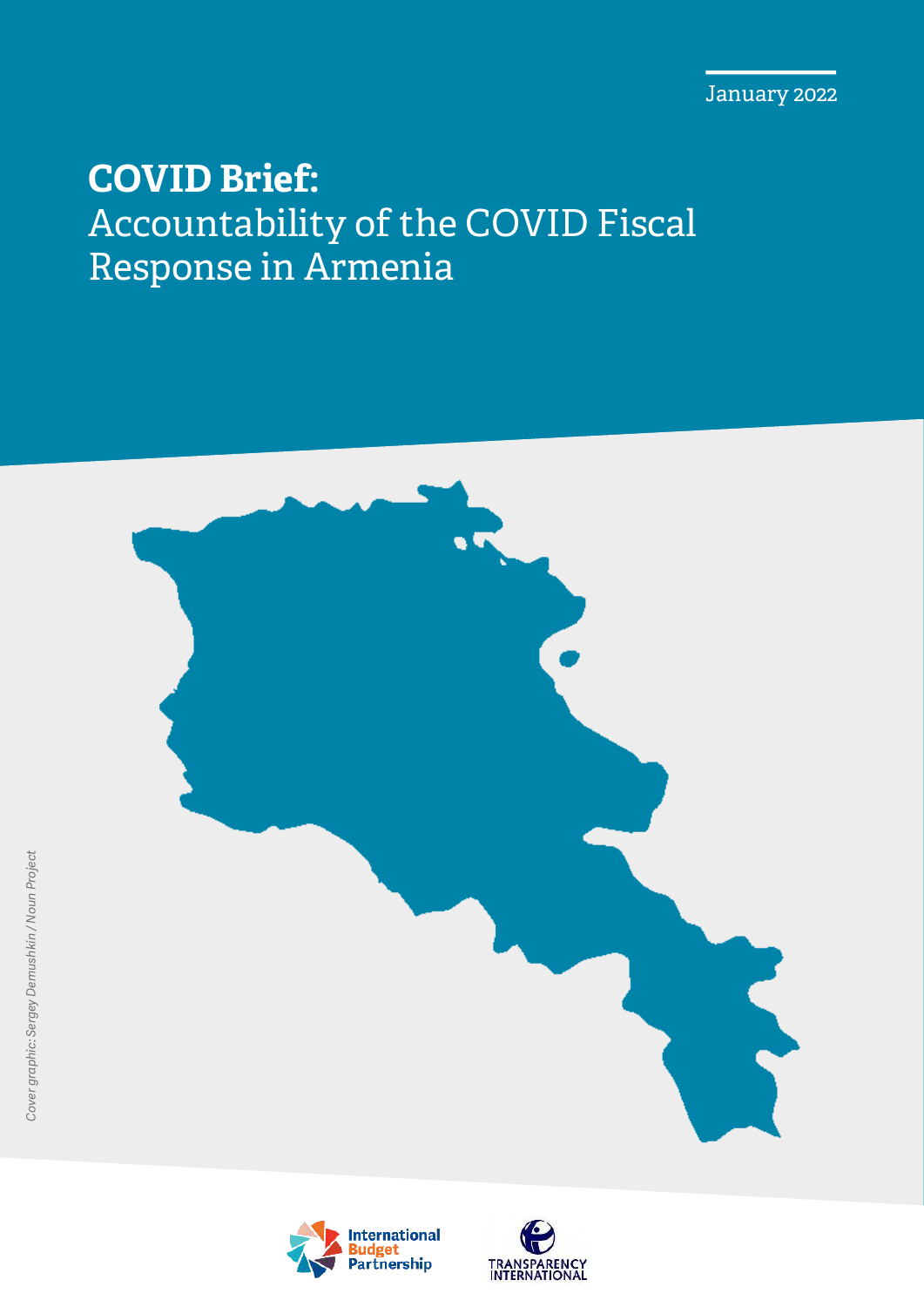# Introduction

The dual crisis of the COVID-19 pandemic and Nagarno-Karabakh war have had a significant impact on Armenia and the region more broadly. The first confirmed COVID-19 case in Armenia was confirmed on March 1, 2020. Subsequently, a state of emergency was announced 15 days later.

The declaration of the state of emergency on March 16, 2020, kicked off the formulation of specific measures aimed at countering the economic and social consequences of COVID-19. On March 26, the Executive established the Comprehensive Program on the Measures (Actions) for Countering the Consequences of Coronavirus and announced the first five social and economic measures in the program. In total, the Armenian government adopted 25 such measures, all through government decrees (the last of which was adopted on September 22, 2020). Following the war with neighboring Azerbaijan over Nagorno-Karabakhon, on September 27, almost all the measures were stalled.

The assistance package for addressing the consequences of COVID-19 is estimated at USD 300 million. The National Assembly subsequently approved a draft to address some of the limits stated in the Law on the 2020 State Budget. This allowed the Executive to overcome the limits of government reserve funds and limits on re-allocation, to increase the nominal size of the budget deficit (by about 320 billion Armenian Drams or by around USD 660 million), as well as allowing for the use of additional income sources, including foreign sources, to cover that deficit.

Confidence in the government was shaken following the war and Armenia called for early elections on June 20, 2021. The elections were held against the backdrop of existing tensions following a months-long political crisis fueled by the defeat of Armenian forces against Azerbaijan in a six-week war over Nagorno-Karabakh from September 27, 2020 to November 10, 2020.

The party of acting PM Nikol Pashniyan won the snap election. The Organization for Security and Cooperation in Europe International Election Observation called the elections free and fair. The head of Armenia's Central Electoral Commission, Tigran Mukuchian, said the election "on the whole" was conducted in line with local rules and regulations.

A new cabinet was formed in August 2021, and the newly formed government submitted the budget for fiscal year 2022 by October of 2021. The budget was eventually adopted on December 9, 2021, before the start of the fiscal year.

Even during terrible crises, accountability can work if everyone does their part in an open and collaborative effort. An urgent and speedy response does not have to come at the expense of accountability.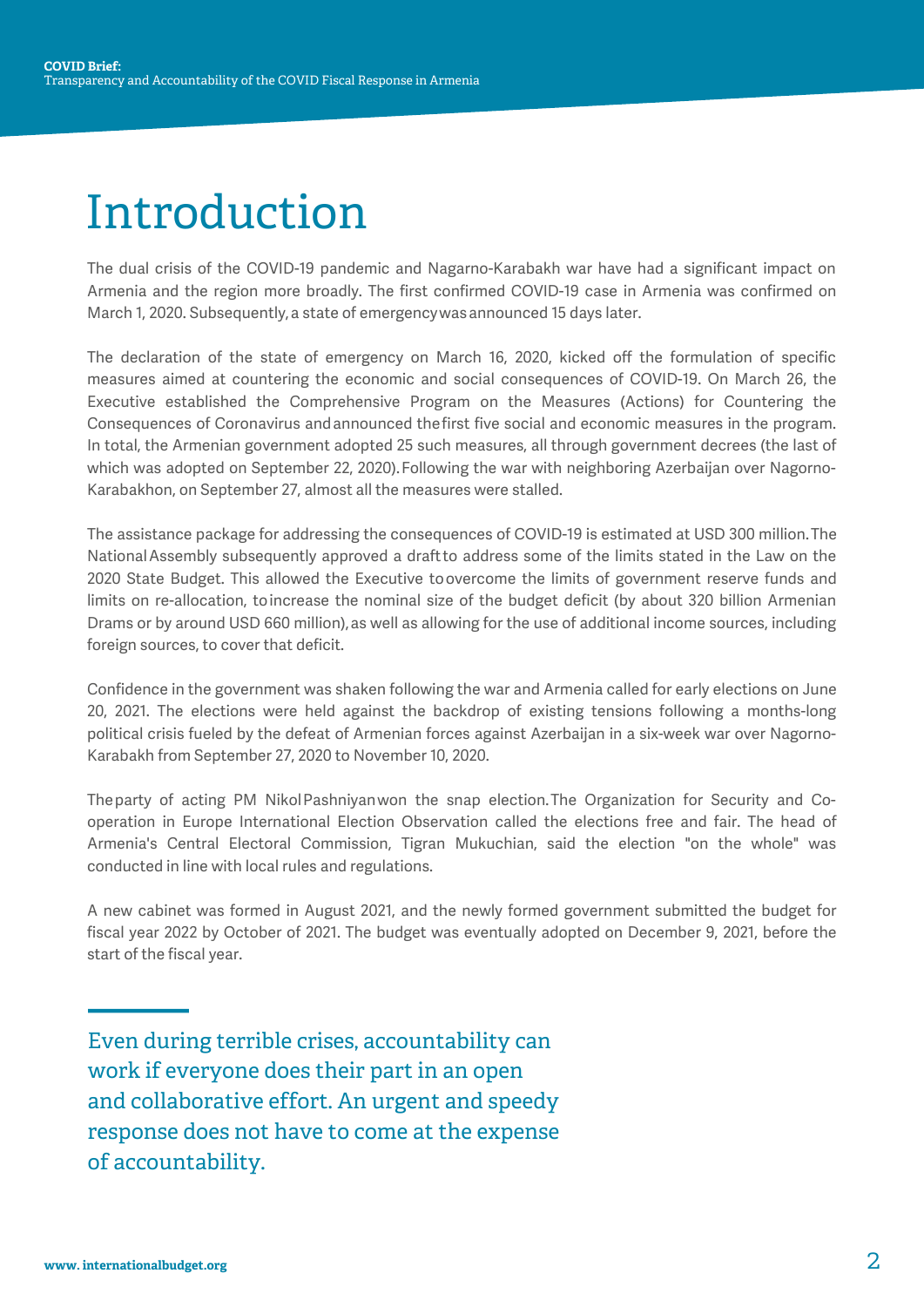## How open and accountable has the COVID-19 response been in Armenia?

Responding in an open and accountable manner to the pandemic is not only a way for the government to show its commitment to the well-being of its citizens, but also an acknowledgment that open budgets have real **benefits**, from reducing the risk of corruption to ensuring more equitable and effective policy outcomes. In other words, shortcuts and limitations are neither necessary nor inevitable. Even during terrible crises, accountability can work if everyone does their part in an open and collaborative effort. An urgent and speedy response does not have to come at the expense of accountability.

The International Budget Partnership (IBP) worked with civil society partners across 120 countries, including Transparency International Anti-corruption Center NGO (which is Transparency International's official chapter in Armenia) analyze how governments managed their initial COVID-19 fiscal policy responses. IBP's goal was not just to assess how governments fared, but also to generate lessons on how they can respond better, both to the ongoing COVID-19 crisis and to future ones. This rapid assessment of emergency fiscal policy packages – sets of policy initiatives aimed at addressing the impact of the COVID-19 emergency – focused on three critical pillars of accountability: public access to relevant information, adequate oversight arrangements, and opportunities for citizen engagement.

|                    | No. of countries (out of 120) | <b>Countries</b>                                                                                                                                                                                                                                                                                                                                                                                                                                                                                                                                                                                                                            |
|--------------------|-------------------------------|---------------------------------------------------------------------------------------------------------------------------------------------------------------------------------------------------------------------------------------------------------------------------------------------------------------------------------------------------------------------------------------------------------------------------------------------------------------------------------------------------------------------------------------------------------------------------------------------------------------------------------------------|
| <b>Substantive</b> | $\bf{0}$                      |                                                                                                                                                                                                                                                                                                                                                                                                                                                                                                                                                                                                                                             |
| <b>Adequate</b>    | 4                             | Australia, Norway, Peru, Philippines                                                                                                                                                                                                                                                                                                                                                                                                                                                                                                                                                                                                        |
| <b>Some</b>        | 29                            | Bangladesh, Brazil, Bulgaria, Canada, Chile,<br>Colombia, Costa Rica, Croatia, Fiji, France, Germany,<br>Indonesia, Italy, Jamaica, Japan, Kyrgyz Republic,<br>Mongolia, New Zealand, Nigeria, Paraguay, Poland,<br>Portugal, Sierra Leone, Slovakia, Slovenia, South<br>Africa, Sweden, United Kingdom, United States                                                                                                                                                                                                                                                                                                                      |
| <b>Limited</b>     | 55                            | Afghanistan, Angola, Argentina, Armenia,<br>Azerbaijan, Bolivia, Bosnia and Herzegovina,<br>Botswana, Cameroon, China, Côte d'Ivoire, Czech<br>Republic, Dominican Republic, Ecuador, El Salvador,<br>Georgia, Ghana, Guatemala, Honduras, Jordan,<br>Kazakhstan, Kenya, Lesotho, Liberia, Macedonia,<br>Madagascar, Malaysia, Mali, Mexico, Moldova,<br>Mozambique, Namibia, Nepal, Nicaragua, Niger,<br>Pakistan, Papua New Guinea, Romania, Russia,<br>Rwanda, Senegal, Serbia, Somalia, South Korea,<br>Spain, Sri Lanka, São Tomé e Príncipe, Thailand,<br>Timor-Leste, Togo, Trinidad and Tobago, Uganda,<br>Ukraine, Vietnam, Zambia |
| <b>Minimal</b>     | 32                            | Albania, Algeria, Benin, Burkina Faso, Burundi,<br>Cambodia, Chad, Comoros, Dem. Rep. of Congo,<br>Egypt, Equatorial Guinea, Eswatini, Ethiopia,<br>Hungary, India, Iraq, Lebanon, Malawi, Morocco,<br>Myanmar, Qatar, Saudi Arabia, South Sudan, Sudan,<br>Tajikistan, Tanzania, The Gambia, Tunisia, Turkey,<br>Venezuela, Yemen, Zimbabwe                                                                                                                                                                                                                                                                                                |

#### **Levels of accountability in early COVID-19 fiscal policy responses**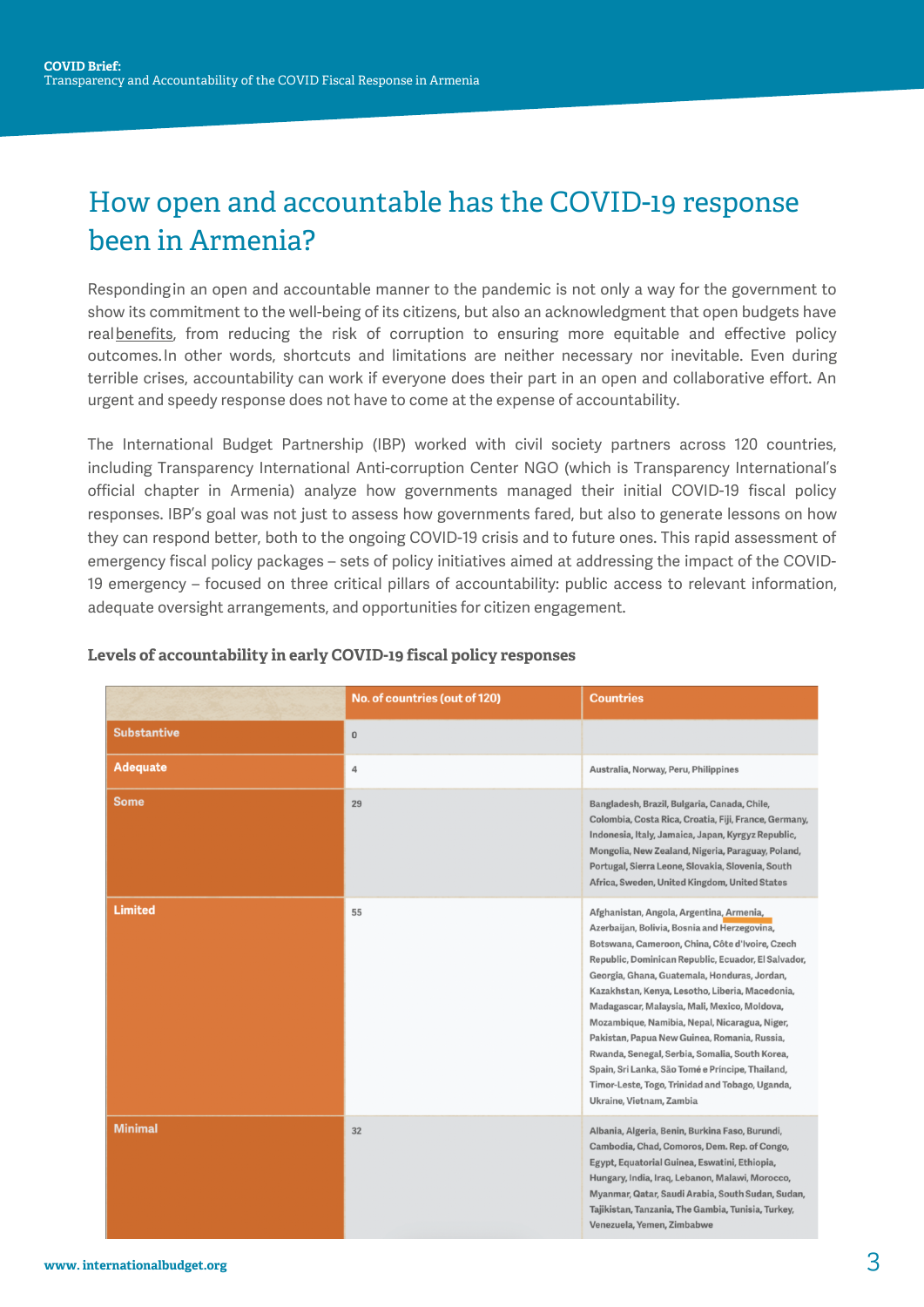# Key Findings

### 1. Limited overall transparency of the stimulus and response packages

Despite good public information on emergency fiscal policy proposals, this was not followed up by any reporting on policy implementation. The Armenian government provided minimal information on the implementation of the COVID response package or on procurement, making it difficult to assess whether the country was getting value for money in purchases of medical equipment or other goods and services. The government also published scant information on actual versus planned spending or on financing and performance of contractors.

Transparency on implementation provides a way to understand how policies have been carried out and what has been achieved. The lack of public reporting on the implementation of the stimulus packages and related policy initiatives hampers efforts to hold government accountable for the effectiveness of its crisis response. There is scope for following up on the emergency package in the same format as monthly or quarterly reports.

| <b>Transparency</b>                     | <b>Limited</b> |
|-----------------------------------------|----------------|
| Introduction of the package             | Limited        |
| Macroeconomic and aggregate budget info | Limited        |
| Policy measures                         | Adequate       |
| Recipients and performance              | Limited        |
| Sources of financing                    | Minimal        |
| Extrabudgetary funds                    | Not applicable |
| Implementation of the package           | Limited        |
| Reporting on execution                  | Limited        |
| Extrabudgetary funds                    | Not applicable |
| Procurement                             | Minimal        |

#### **Armenia's scorecard for transparency in its COVID-19 fiscal and policy response**

### 2. Minimal citizen engagement in formulation and implementation

Citizen participation in the formulation and execution of the COVID fiscal and policy responses did not take place, excluding the public from having a voice in decisions on priority-setting during the pandemic, and depriving the government of meaningful contributions.

#### **Armenia's scorecard for participation in its COVID-19 fiscal and policy response**

| Participation        | <b>Minimal</b> |
|----------------------|----------------|
| Public participation | Minimal        |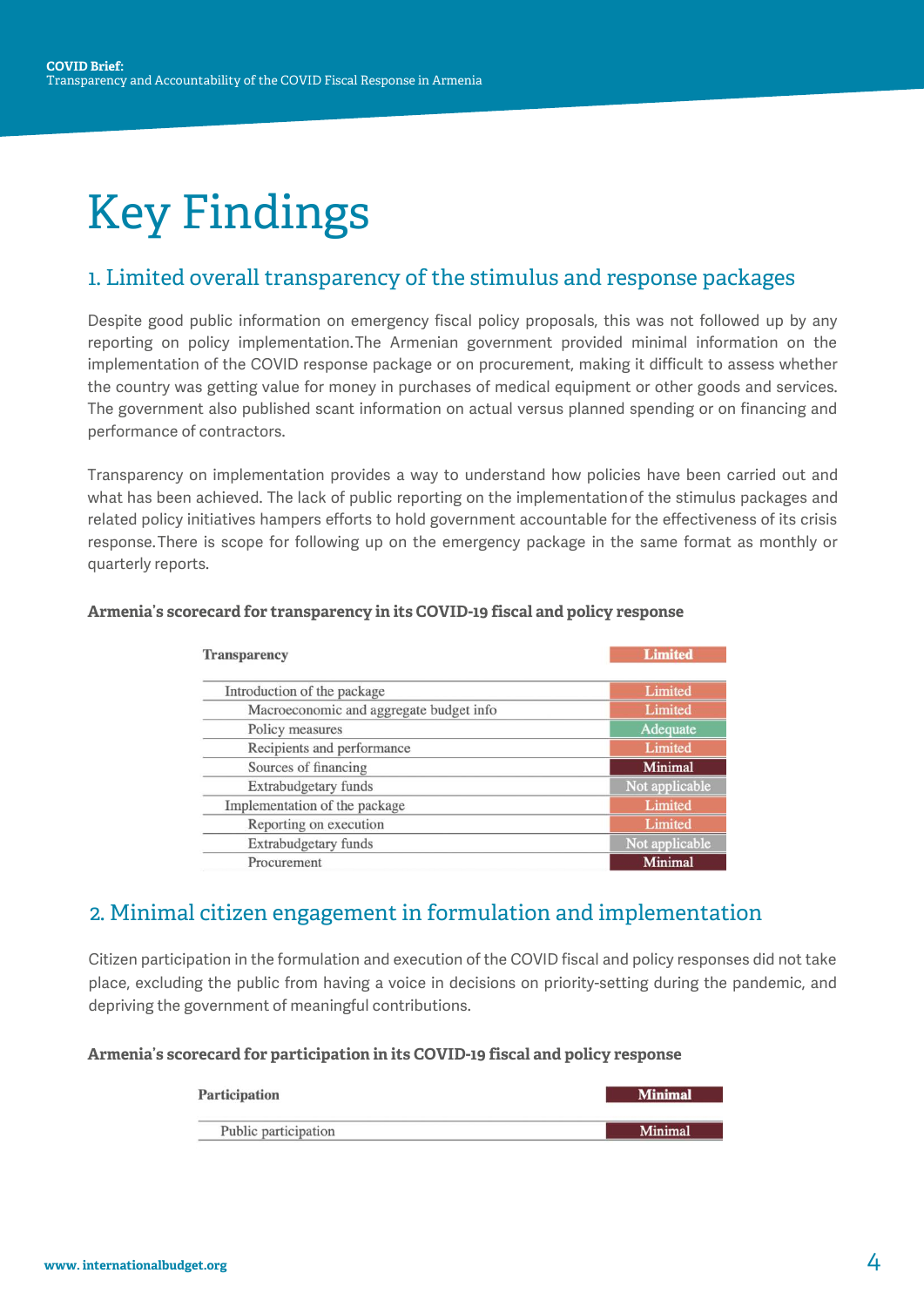## 3. Oversight by the legislature and national audit office was minimal

During the period covered by this study, oversight by the Armenian National Assembly (legislature) and the Audit Chamber of the Republic of Armenia, which is Armenia's supreme audit institution, was minimal.

There was no discussion or review in parliament of the government's 25 local decrees that formed the emergency package, nor was there parliamentary oversight of their implementation. In general, by approving the introduction of the state of emergency, the Armenian National Assembly excluded itself from the review and oversight of the emergency package. At the same time, some MPs, mainly from opposition factions, used their powers to submit oral or written inquiries to the Executive calling for monitoring of the implementation of the package. MPs could also monitor the implementation by analyzing in-year and yearend reports on the execution of the state budget, though this type of monitoring is complicated because the reports do not specify the execution of the emergency package (the execution reports only look at the execution of the budgetary programs and their actions, and the measures contained in the emergency package were not formulated as specific programs or actions).

The absence of specific budgetary programs and actions for the emergency package measures also did not allow the Audit Chamber to audit them separately. Information on the audit of those measures could be extracted from the audit results of relevant state institutions, primarily the Ministry of Health, Ministry of Finance, Ministry of Labor and Social Issues, and the Office of the Prime Minister.

The lack of proactive steps on the part of National Assembly and Audit Chamber can mainly be explained by a long history of heavy domination by the Executive branch of the government over its other branches and independent bodies in Armenia.

These are two important accountability institutions and could be even further strengthened in their accountability roles by increasing the amount of information available to them and including opportunities for public engagement in monitoring of implementation.

"Responding in an open and accountable manner to the pandemic is not only a way for the government to show its commitment to the well-being of its citizens, but also an acknowledgment that open budgets have real [benefits.](https://blog-pfm.imf.org/pfmblog/2015/09/does-it-make-any-difference-reviewing-the-impacts-of-fiscal-transparency-and-participation.html%22%20/t%20%22_blank)"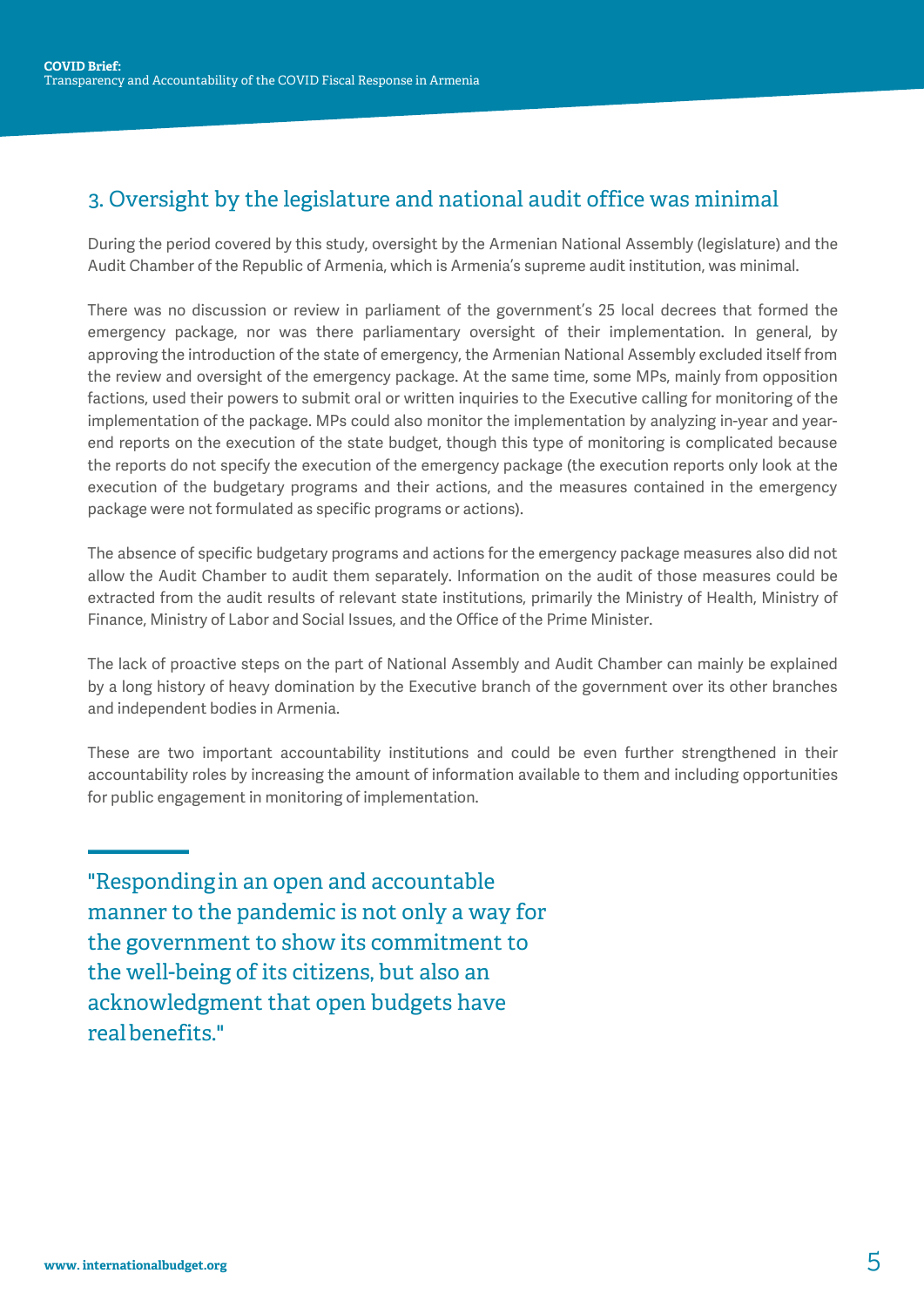# Recommendations

Ensuring transparency, participation, and oversight now and over the long term is crucial both for accountability and the effective and equitable use of precious resources. It is imperative to address the accountability shortcomings of COVID-19 fiscal and policy responses, both during the crisis and beyond. In light of this, we call on the Armenian government to work with state and non-state actors to take the following steps:

### 1. Engage citizens in the development of emergency policy responses

Good policy making ensures that governments collect the public's assessment of emergency policies and uses such feedback mechanisms to improve subsequent emergency policy response. Such efforts by government can go a long way in building trust – a necessary component if citizens are to follow publicinterest guidelines such as mask wearing or vaccinations campaigns.

- Include the public's input in decision-making on the formulation and implementation of the stimulus and response packages, especially from those most impacted by the crisis.
- Establish feedback mechanisms from the main beneficiaries of the packages to assess its uptake and effectiveness.
- Incorporate citizens feedback in the development and design of subsequent emergency policy responses.

## 2. Commit to informing citizens about the execution of emergency funds and publishing pandemic-related procurement contracts

- Publish monthly progress reports on the implementation of measures contained in the emergency package, including data and analysis on budget execution and performance, disaggregated by impact on marginalized groups, including women and girls.
- Disclose all details related to procurement contracts and beneficial ownership of companies wherever possible in [open formats.](http://opendatahandbook.org/glossary/en/terms/open-data/)

"Ensuring transparency, participation, and oversight now and over the long term is crucial both for accountability and the effective and equitable use of precious resources."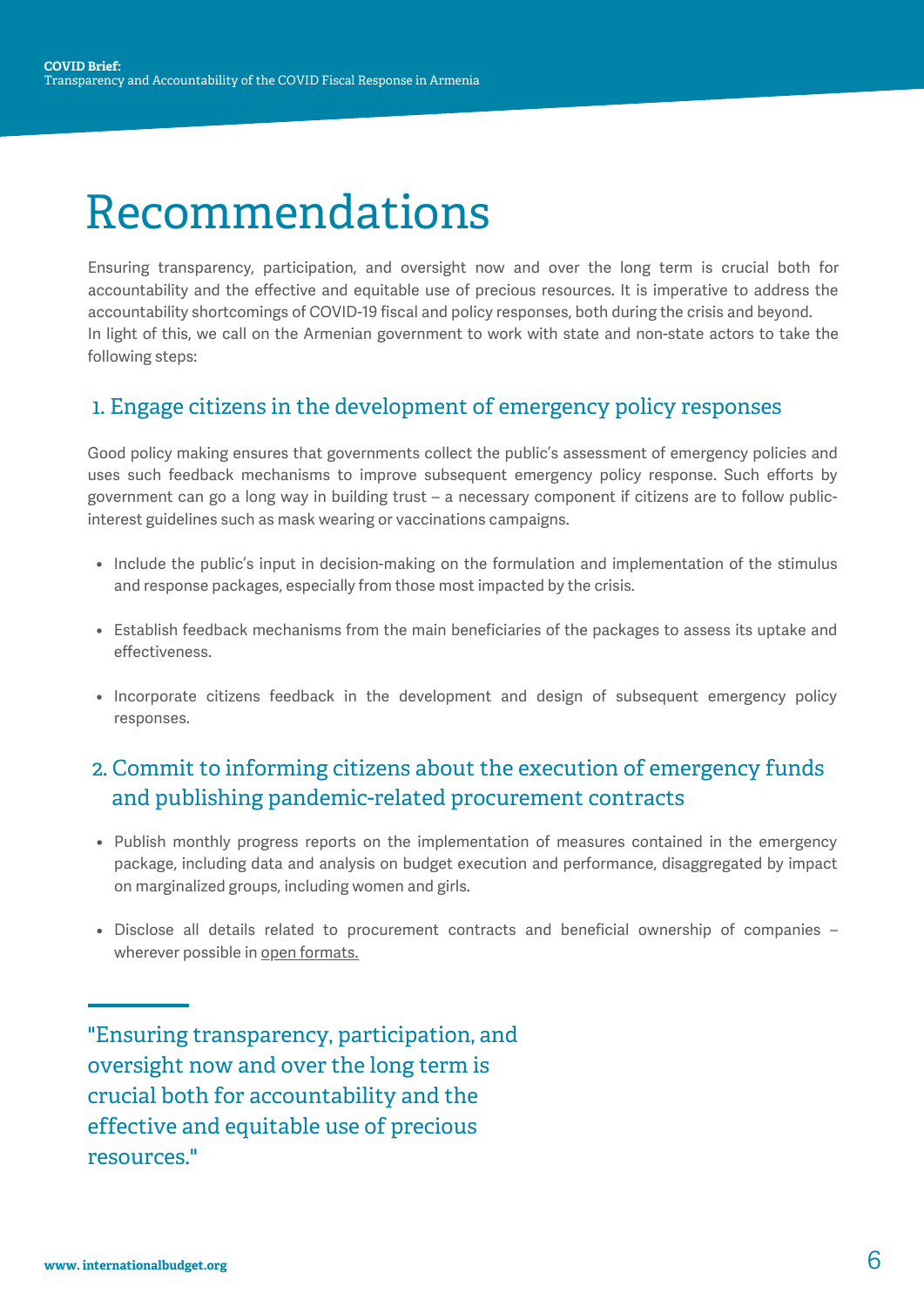## 3. Strengthen legislative oversight and auditing of emergency spending

- Empower the Supreme Audit Institution to conduct expedited audits on emergency spending programs, and ensure the government takes remedial measures in response to audit findings.
- Restore the role of the legislature as keeper of the public purse, including approving expenditures, consulting with the public and interest groups, monitoring policy implementation, and following up on audit findings.
- Ensure that the audit findings are acted upon swiftly and that substantive audit follow-up is strengthened beyond the emergency.

## 4. Set and extend standards for transparency and accountability during times of emergency, including during wars

• Introduce and/or review and update the legal and regulatory framework to clarify roles, responsibilities, and approaches to be adopted during times of crisis, for example in the areas of resource management, procurement, oversight, and participation.

While COVID-19 is a once-in-a-lifetime global health crisis, countries face other crises from time to time. These could be in the form of natural disasters, internal unrest, or border clashes. Standards for transparency and accountability should be adhered to even during times of crisis.

Transparency International Anticorruption Center's mission is to promote good governance in Armenia through reducing corruption and strengthening democracy. 12 Saryan Street, 5th floor, Yerevan 0002, Armenia Tel.: (+374 10) 569589, 569689

E-mail: info@transparency.am

The International Budget Partnership partners globally with budget analysts, community organizers, and advocates working across the world to advance public budget systems that work for people. 750 First Street NE, Suite 700, Washington, D.C. 20002 Tel/Fax: +1 202 683 7171 info@internationalbudget.org